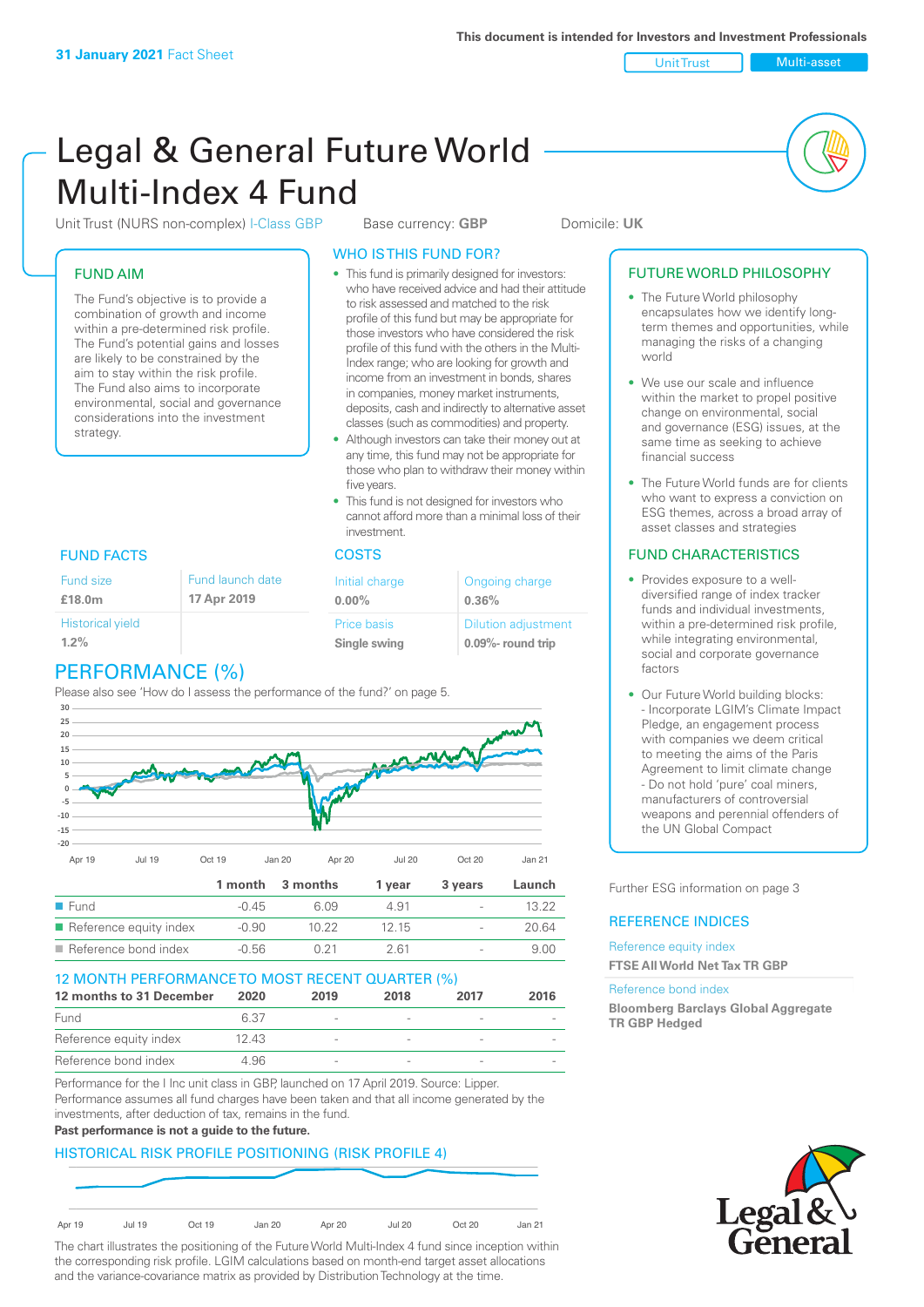Unit Trust (NURS non-complex) I-Class GBP

## PORTFOLIO BREAKDOWN

All data source LGIM unless otherwise stated. Totals may not sum due to rounding.





#### FUND MANAGERS

The fund managers have responsibility for managing the multi-index fund range. They are part of the Multi-Asset Funds (MAF) team in LGIM. This team focuses on designing and managing multi-asset funds that are tailored to match the specific objectives of various client types. The team sits within a wider Asset Allocation team which combines both depth of experience with a broad range of expertise from different fields, including fund management, investment consulting and risk management roles.

# TOP 10 HOLDINGS (%)

| L&G FW ESG Developed Market Equity Index Fund              | 17.8 |
|------------------------------------------------------------|------|
| <b>L&amp;G UK ESG Corporate Bonds ETF</b>                  | 11.0 |
| L&G FW ESG UK Equity Index Fund                            | 9.3  |
| L&G Future World Global Credit Fund                        | 5.0  |
| Cash                                                       | 4.5  |
| L&G ESG Eemerging Markets Government Bond (USD) Index Fund | 4.0  |
| L&G Global Infrastructure Index Fund                       | 4.0  |
| L&G Japan Index Trust                                      | 4.0  |
| L&G Global Inflation Linked Bond Index Fund                | 3.5  |
| L&G Global Emerging Markets Index Fund                     | 3.0  |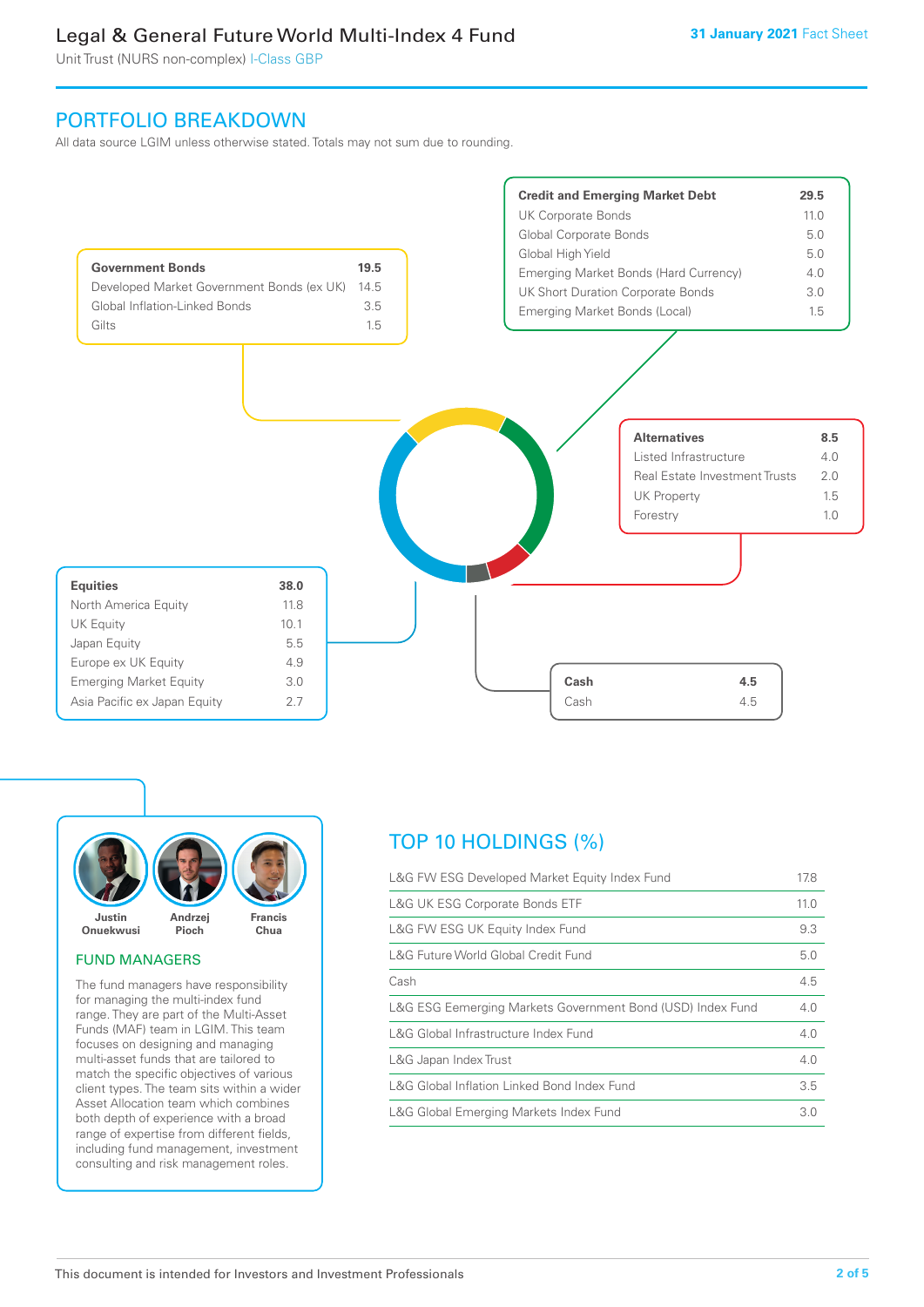Unit Trust (NURS non-complex) I-Class GBP

**53**

ESG score of comparator

# ESG COMMITMENT

**/100 /100**

From diesel emissions to oil spills, there have been many tangible examples in recent years of how failures in the way companies are run can have a harmful impact on the environment, society and investor returns. We believe responsible investing can mitigate the risk of such outcomes and has the potential to improve returns through the integration of environmental, social and governance (ESG) considerations, active ownership and longterm thematic analysis.

#### ESG SCORE

We score companies based on environmental, social and governance factors. The ESG Score is aligned to our engagement and voting activities. As a result, this portfolio has an aggregate ESG Score of **56** versus a mainstream comparator of **53**.

ESG scores and carbon metrics are calculated for the portion of the portfolio that invests in LGIM's Future World funds.



#### ENVIRONMENTAL PERFORMANCE

Carbon dioxide (CO2) is the most significant contributor to greenhouse gas emissions which are driving climate change. Compared to the unadjusted comparator, the fund will have a different exposure to current and future sources of carbon dioxide emissions.



**56**

ESG score of fund

**58%** Lower carbon reserves intensity than the unadjusted comparator

൹

CO<sub>2</sub>

**39%** Lower carbon

emissions intensity than the unadjusted comparator

**Equivalent to 3,605 barrels of oil**

#### CARBON RESERVES

Carbon reserves are fossil fuels (coal, oil and gas) which, if burnt, will become the carbon emissions of the future. To meet global climate change targets, the unabated use of fossil fuels is expected to decline over time.

The figures below are a measure of the size of carbon reserves held by the fund's underlying companies.

**1,123** Fund **2,655 Comparator** 

**Tonnes of CO2 ei per \$1 million of market capitalisation**

The fund has **58%** lower carbon reserves intensityii compared to the unadjusted comparator. The difference in carbon reserves intensity means that for every \$1 million invested in the fund, the exposure to fossil fuels through the underlying companies is reduced by an amount equivalent to **3,605 barrels of oil**<sup>iii</sup>, compared to having invested in the unadjusted comparator.

### CARBON EMISSIONS

Following the global Paris Agreement on climate change, companies in all sectors are expected to reduce their emissions to prepare and adapt for a low-carbon economy.



**Tonnes of CO2 e per \$1 million of sales**

The fund has **39%** lower carbon emissions intensity compared to the unadjusted comparator. Carbon emissions intensity describes the relationship between the carbon emissions of a company and its salesiv

The difference in carbon emissions intensity means that the fund has selected companies where, for the same level of sales, the associated emissions<sup>v</sup> are lower by 39% compared to the unadjusted comparator<sup>vi</sup>.



For further information please go to www.lgim.com/esginfo Ø

**The comparator for this fund is a bespoke asset-weighted blend\* of Solactive market-capitalisation indices in equities and credit. \*The blend will evolve over time in line with the actual asset allocation of the multi-asset fund.**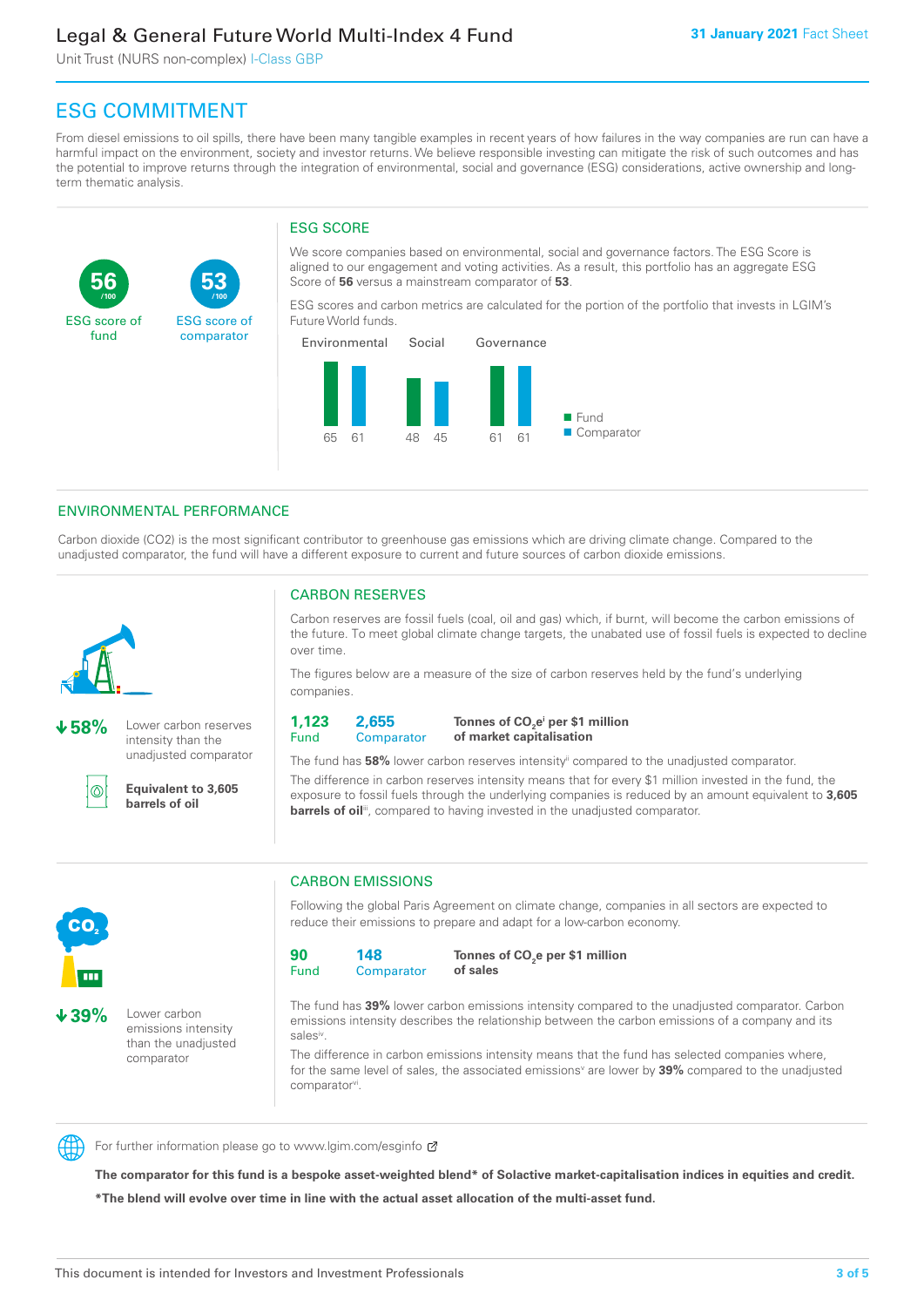Unit Trust (NURS non-complex) I-Class GBP

#### **NOTES**

 $^\mathrm{i}$  Carbon dioxide equivalent (CO<sub>2</sub>e) is a standard unit to compare the emissions of different greenhouse gases.

<sup>ii</sup> The carbon reserves intensity of a company captures the relationship between the carbon reserves the company owns and its market capitalisation. The carbon reserves intensity of the overall fund reflects the relative weights of the different companies in the fund.

iii We consider one barrel of oil equivalent to 0.425 tonnes of CO<sub>2</sub>e, based on International Energy Agency and Intergovernmental Panel on Climate Change guidelines.

#### iv The choice of this metric follows best practice recommendations from the **Task Force on Climate-related Financial Disclosures**.

v Data on carbon emissions from a company's operations and purchased energy is used.

vi This measure is the result of differences in the weights of companies between the index or the fund and the comparator, and does not depend on the amount invested in the fund. It describes the relative 'carbon efficiency' of different companies in the comparator (i.e. how much carbon was emitted per unit of sales) or in the fund, not the contribution of an individual investor in financing carbon emissions.

We use a proxy comparator to represent a typical comparable universe for this fund.

**HSBC:** Source: HSBC Bank Plc. ("HSBC") – HSBC Climate Solutions Database. All rights in the HSBC Climate Solutions Database and data content therein are vested in HSBC. Neither HSBC, nor its affiliates accept any liability for the accuracy or completeness of the HSBC Climate Solutions Database. No further distribution of HSBC data is permitted without HSBC's express written consent.

**Trucost:** Source: S&P Trucost Limited © Trucost 2019. All rights in the Trucost Data and Reports vest in Trucost and/or its licensors. Neither Trucost, nor its affiliates, nor its licensors accept any liability for any errors, omissions or interruptions in the Trucost Data and/or Reports. No further distribution of the Data and/or Reports is permitted without Trucost's express written consent.

**Sustainalytics:** Part of this publication may contain Sustainalytics proprietary information that may not be reproduced, used, disseminated, modified nor published in any manner without the express written consent of Sustainalytics. Nothing contained in this publication shall be construed as to make a representation or warranty, express or implied, regarding the advisability to invest in or include companies in investable universes and/or portfolios. The information is provided "as is" and, therefore Sustainalytics assumes no responsibility for errors or omissions. Sustainalytics cannot be held liable for damage arising from the use of this publication or information contained herein in any manner whatsoever.

The calculations above rely on third party data provided at a point in time that may not cover the entirety of the fund's investments or the fund's comparator. As a result, what we report may change as third party data changes and may also differ from other third party calculations.

**Refinitiv:** Source: Refinitiv ESG